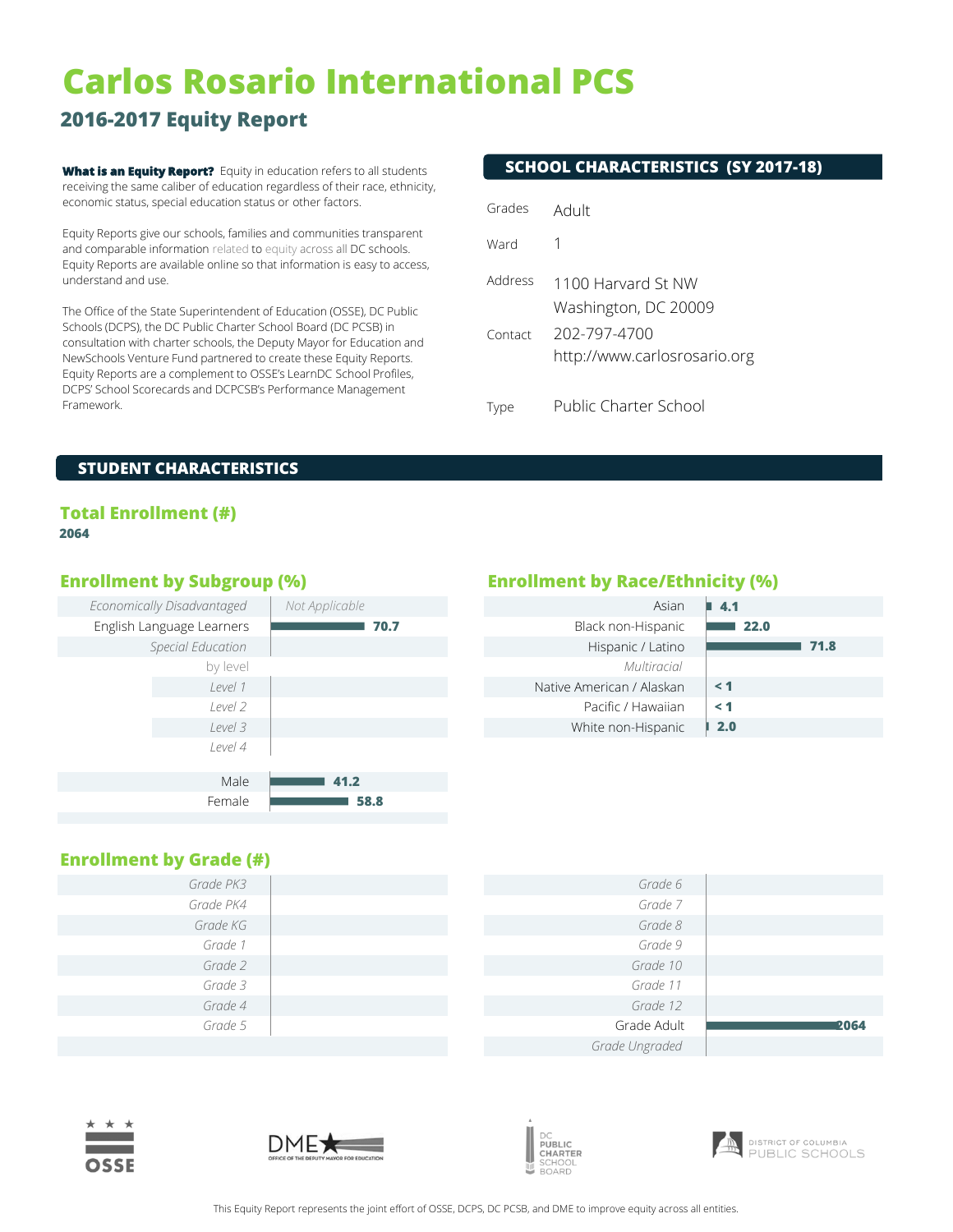### **Carlos Rosario International PCS 2016-2017 Equity Report**

### **ATTENDANCE**



**City Average** <

### **DISCIPLINE DISCIPLINE**

| <b>Total Suspensions (#) Suspension Rate (%)</b><br><b>This School</b>                                                               |                            | % suspended 1+ days | % suspended 11+ days |
|--------------------------------------------------------------------------------------------------------------------------------------|----------------------------|---------------------|----------------------|
|                                                                                                                                      | All Students               | 0.1<br>0.7          | 0.00<br>0.10         |
|                                                                                                                                      | Economically Disadvantaged | Not Applicable      | Not Applicable       |
| <b>Total Expulsions (#)</b><br><b>This School</b>                                                                                    | English Language Learners  | 0.0<br>0.0          | 0.00<br>0.00         |
|                                                                                                                                      | Special Education          | No students         | No students          |
| <b>Expulsion Rate (%)</b><br><b>This School</b><br>0.05<br>0.11<br>City Average *                                                    | Male                       | 0.2<br>0.9          | 0.10<br>0.10         |
|                                                                                                                                      | Female                     | 0.0<br>0.5          | 0.00<br>0.00         |
|                                                                                                                                      | Asian                      | 0.0<br>0.0          | 0.00<br>0.00         |
|                                                                                                                                      | Black non-Hispanic         | 0.4<br>1.5          | 0.20<br>0.10         |
|                                                                                                                                      | Hispanic / Latino          | 0.0<br>0.0          | 0.00<br>0.00         |
|                                                                                                                                      | Multiracial                | No students         | No students          |
| * The City Averages<br>displayed on this page<br>only include the average<br>of those grades served by<br>this school in school year | Native American / Alaskan  | n < 10              | n < 10               |
|                                                                                                                                      | Pacific / Hawaiian         | n < 10              | n < 10               |
|                                                                                                                                      | White non-Hispanic         | 0.0<br>0.0          | 0.00<br>0.00         |
| $2016 - 17$                                                                                                                          |                            | This School ■       | This School ■        |

**City Average**  $\blacksquare$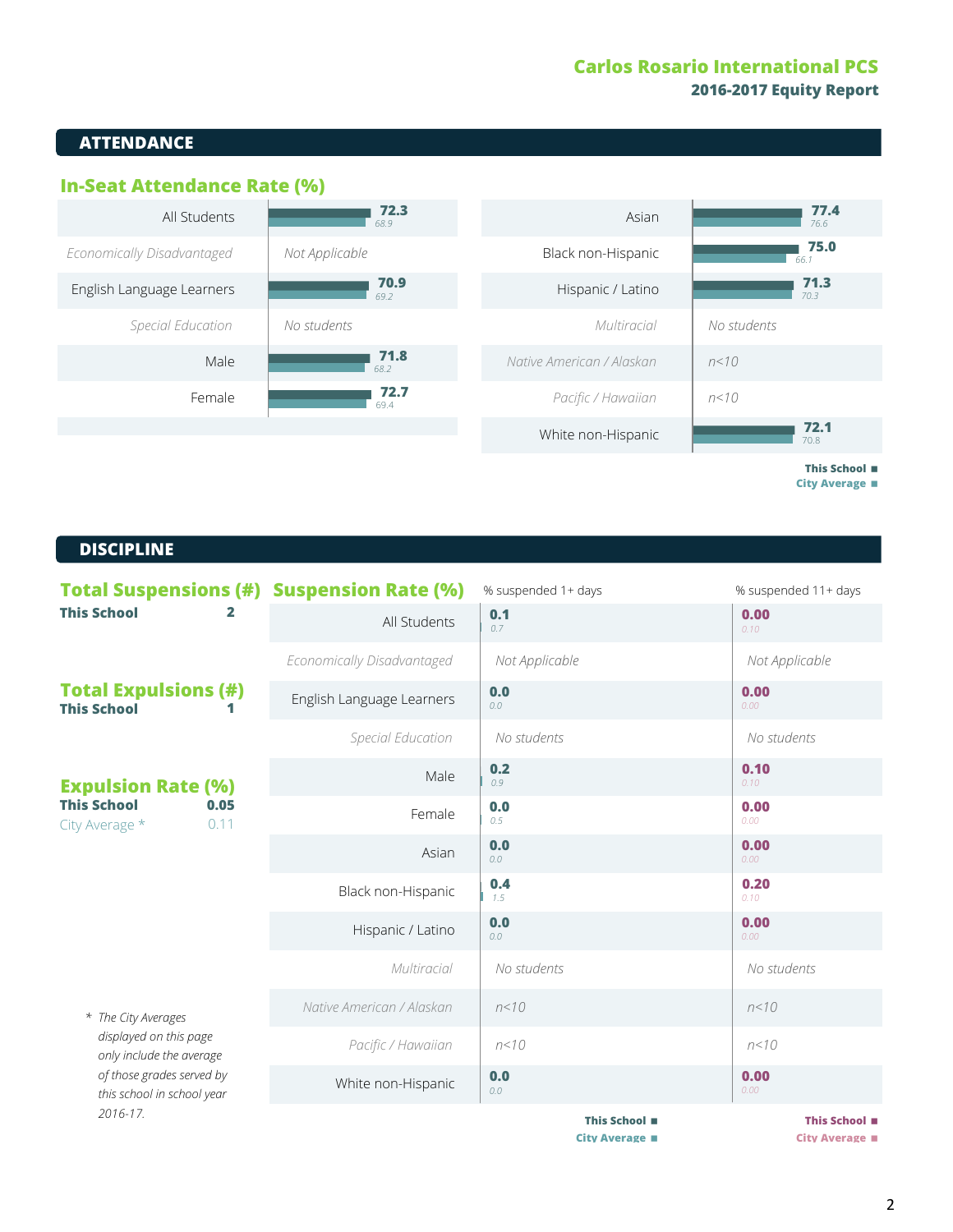### **APPENDIX**

### **Attendance**

All students in a school benefit from a high in-seat attendance rate, or the average percentage of students in the classroom on a given day. Any absence, excused or unexcused, counts against this number. In-seat attendance rates are calculated by dividing the total number of students' days present by the total number of students' days enrolled in the school. Students' subgroup status is determined according to the rules outlined under student characteristics. DC average values for this metric are calculated using data on all students in the city enrolled in the grade levels served by this school. Schools that have information for less than 10 students for this metric are displayed as "n<10" for confidentiality purposes. Schools that have no students in a subcategory are displayed as "No students."

### **Discipline**

The short-term and long-term suspension rates are calculated by dividing the total number of students who were enrolled in the school as of the October 5, 2016 enrollment audit with 1 or more full days (or 11 or more days in the case of long-term suspensions) by the total audited enrollment. Similarly, the expulsion rate is calculated by dividing the total number of students who were enrolled in the school as of the October 5, 2016 enrollment audit and were expelled at some point in the school year by the total audited enrollment. If a student received an out-of-school suspension or was expelled from a school other than his or his school of enrollment as of the enrollment audit, that disciplinary incident is not counted in these metrics. Students' subgroup status is determined according to the rules outlined under student characteristics. DC average values for these metrics are calculated using data on all students in the city enrolled in the grade levels served by this school. The total suspensions and expulsions metrics report the number of suspensions and expulsions, respectively, that occurred throughout the school year to any student enrolled at any point in during the school year, even if they were not included in the audited enrollment. DCPS schools have adopted a discipline code that only allows for expulsion in extreme cases, such as incidents of extreme violence like attacking a student or staff member. DCPS schools have the option of transferring a middle or high school student to a DCPS alternative school for disciplinary reasons, and these transfers are not counted as expulsions. Each charter school creates its own policy for determining appropriate disciplinary action. The charter sector does not currently have one designated alternative school to transfer middle or high school students for long-term disciplinary reasons. Schools that have information for less than 10 students for this metric are displayed as "n<10" for confidentiality purposes. Schools that have no students in a subcategory are displayed as "No students."

### **Graduation Rate**

The graduation rate shows the percentage of students who received a high school diploma within four or five years of entering ninth grade. The fiveyear graduation rate includes all students who started high school in fall of 2012 and graduated by August 2017. The four-year rate includes all students who started high school in fall of 2012 and graduated by August 2016. Graduation rates are calculated by dividing the total number of graduates by an adjusted ninth grade cohort, or the group of students who entered ninth grade four or five years before. Only students who graduate with a regular diploma are counted as graduates for the purposes of the graduation rate. All other outcomes, including General Educational Development (GED) programs and Certificates of Individualized Education Program (IEP) Completion, do not count as graduates. The number of graduates is determined by graduate files that are certified by DCPS and PCSB. Student subgroups are determined by the October 5, 2016 audited enrollment file according to the rules outlined under student characteristics. The number of students in the ninth grade cohort is adjusted according to uniform rules set by the US Department of Education. The initial number of students in a cohort is set at the number of students in a school who are entering ninth grade for the first time. Students who transfer into the school are added to the cohort, and students who transfer out, move to another state or country, or are deceased are subtracted from the cohort. The cohort year is set as four years following the year the cohort entered ninth grade. The same is true of the five-year graduation rate, which is why the most recent available cohort year for this measure lags the four-year rate by one year. Schools that have information for less than 25 students for this metric are displayed as "n<25" for confidentiality purposes. Schools that have no students in a subcategory are displayed as "No students."

### **Student Achievement**

The Partnership for Assessment of Readiness for College and Careers (PARCC), a consortium of states including the District of Columbia, worked together to develop a set of new assessments designed to measure students' mastery of the Common Core State Standards in English Language Arts (ELA) and mathematics, in grades 3-8 and high school. The PARCC assessments help measure whether students are on-track for college and career readiness. The District implemented the PARCC assessments for the first time during the spring of the 2014-15 school year, replacing the previous DC CAS state assessment. Additional information about PARCC results can be found at http://osse.dc.gov/parcc. Schools that have information for less than 25 students for this metric are displayed as "n<25" for confidentiality purposes. Schools that have no students in a subcategory are displayed as "No students."